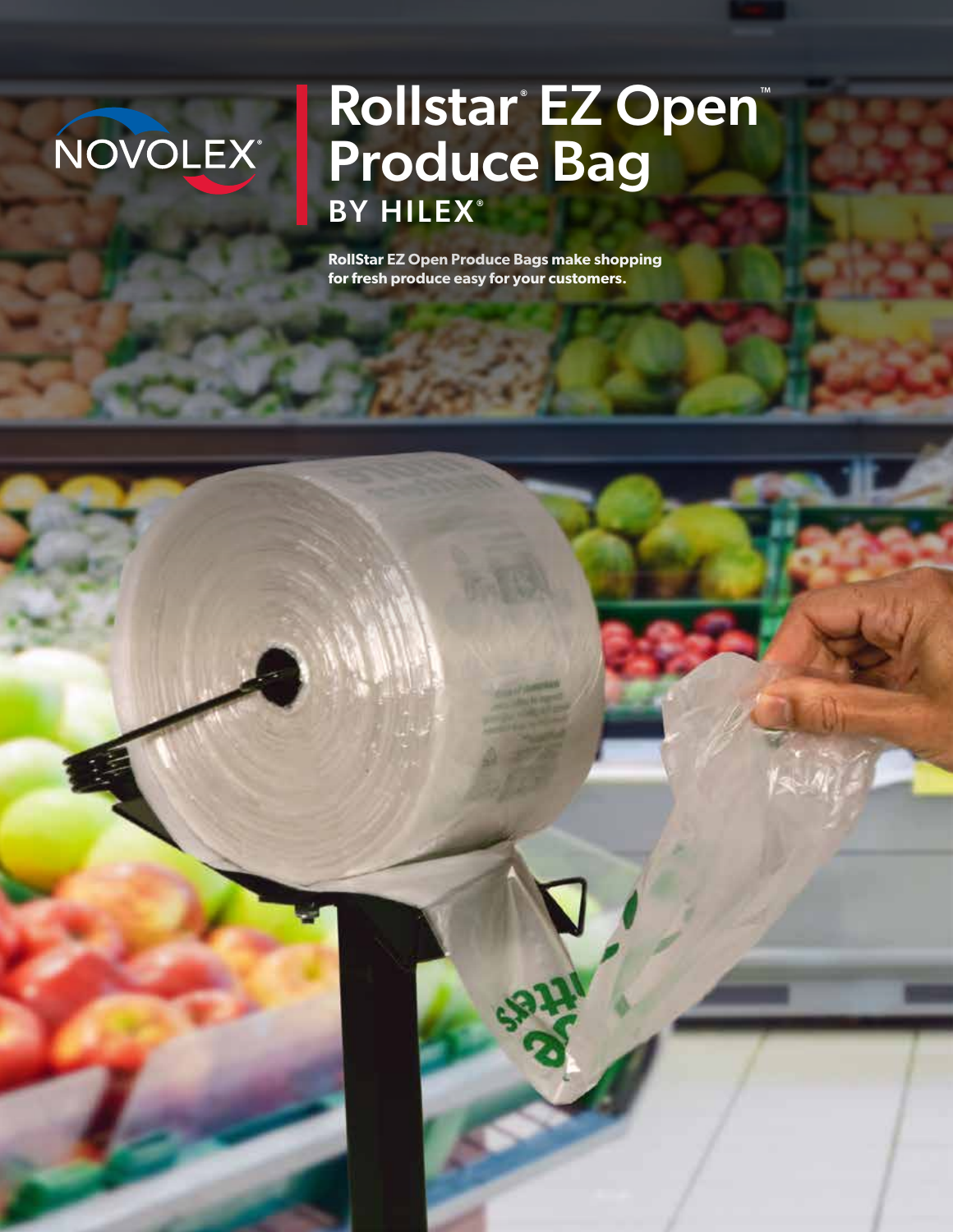## **RollStar® EZ Open™ Produce Bag**

One of the first stops in the grocery store for consumers is the produce department. It is an opportunity to provide a simple, but important experience during the customer journey through your store. The RollStar® EZ Open™ Produce Bag is formulated with a proprietary recipe making the bag easy-to-open, and more convenient.

When paired with the narrow compact dispenser, the RollStar system integrates seamlessly into your produce merchandizing scheme. Shoppers can easily dispense one-bag-at-a-time, every time. This ensures your customers get just the bags they need. Preventing wasted bags is beneficial for the environment, and, your bottom line.

#### KEY FEATURES

- New formulation improves shopper experience with easier-to-open bags
- Star Seal bottom bags are leak-proof and stronger than conventional flat seal bags
- Universal narrow roll bag dispenser fits in a variety of spaces and is compatible with most roll bags
- Multiple bag sizes and prints for other departments including bakery, meat and seafood products
- Custom fixtures available
- Custom prints available
- Multiple manufacturing facilities ensures business continuity for single source customers





We can assist you in selecting the right dispensing system for your needs.



### RollStar EZ Open Produce Bags are even easier to use! For a better shopping experience, these produce bags are easy-to-open and fill.



custom printing



■ Available in standard or ★ ★ ■ Fresh seafood blue bag ★ ■ Red meat bag ★ Red meat bag

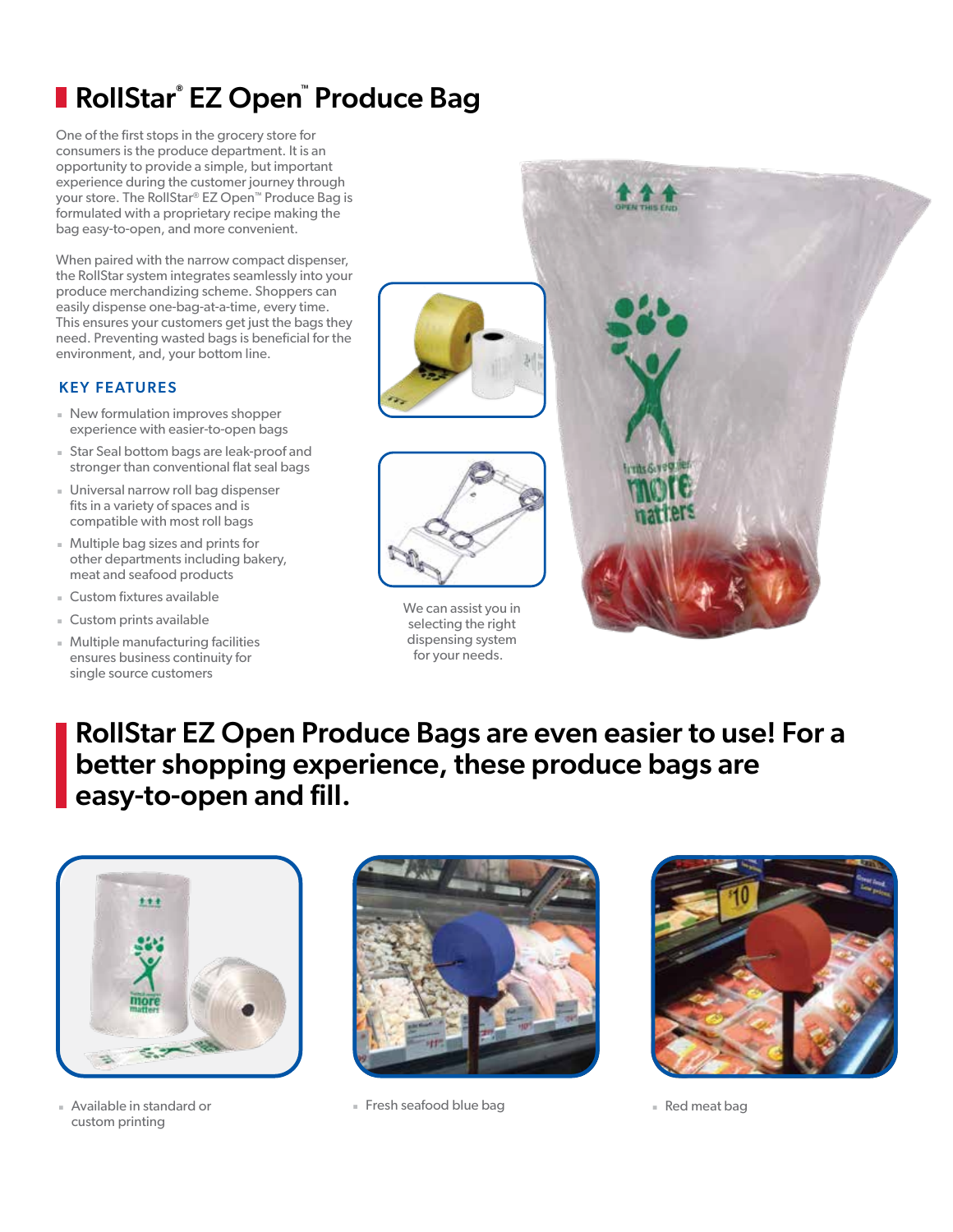## RollStar® Fixture Kits

EZ Open™ Technology allows single-handed bag opening

#### FLOOR STANDS

- STD 46" Floorstand Kit (#777-4155)
- 36" ADA Floorstand Kit (#777-4161)

#### ORCHARD BINS

- 12" Cantilever Kit (#777-4134)
- 12" Partition Kit (#777-4136)

#### MEAT BUNKERS

■ Meat Bunker Kit (#777-4142)

#### TWIST TIES

■ TwistEase w/Universal Bracket (#777-4160)



#### WET CASES

- Standard Wet Case Kit (#777-4133)
- Wet Case D5 Well Kit (#777-4135)

#### BANANA TABLES

■ 20" Banana Table Kit (#777-4151)

#### **EURO TABLE** & SLANTS

■ Euro Case Slant Base Kit (#777-4152)

#### SMALL ROLL

**Burger** Small Roll Dispenser (#777-4196)

![](_page_2_Picture_22.jpeg)